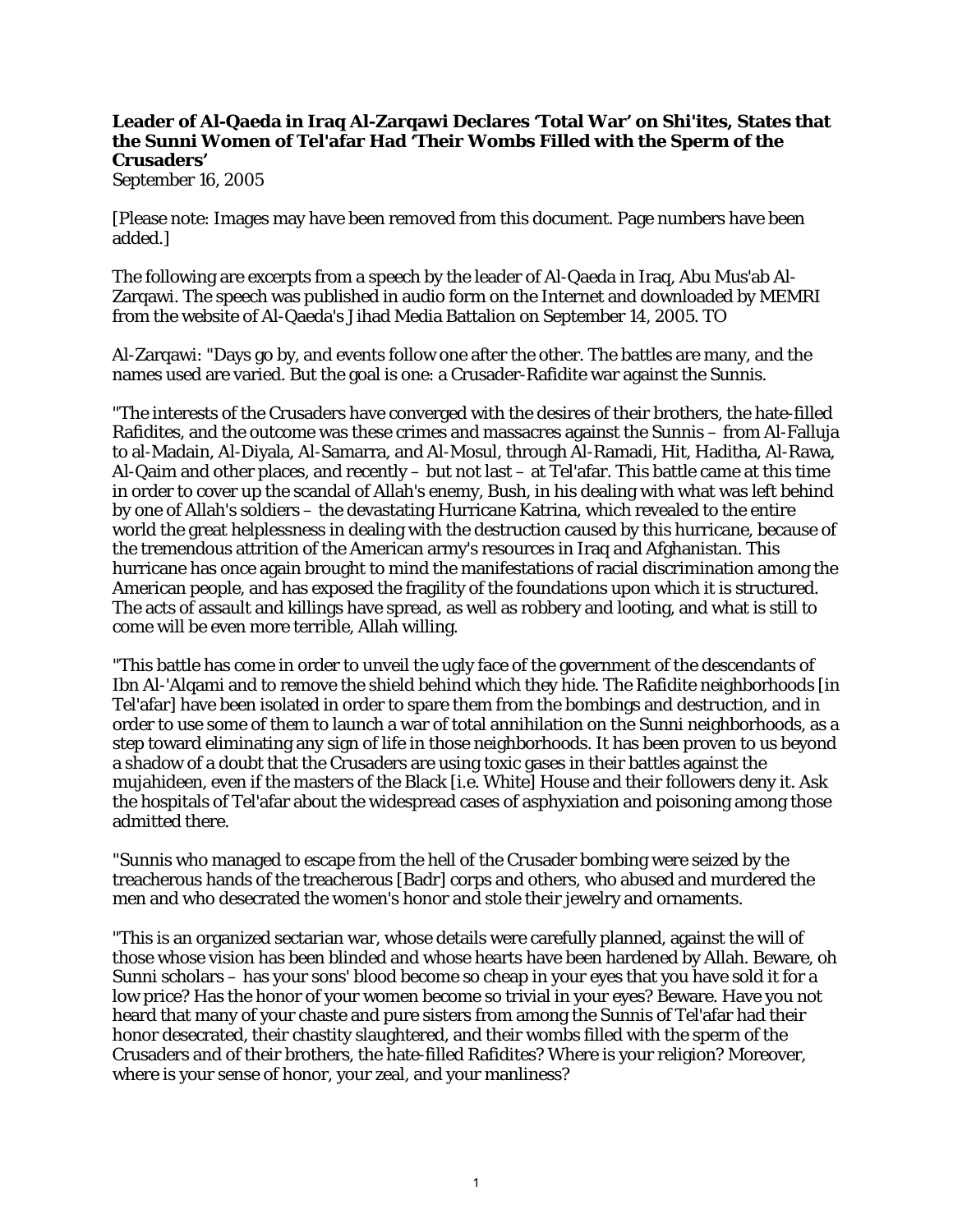"Yet the mujahideen are still attacking the enemy and fighting it. What would have happened if the government of the descendants of Ibn Al-'Alqami had grown more stable and strong? What do you expect? Do you think that by writing a communiqué of denunciation you are saving yourself from giving reckoning before God? By Allah, grave is the occasion, and terrible is the reckoning.

"Behold the Rafidites' lackey, [Iraqi Defense Minister] Sa'doon Al-Dulaimi, may Allah keep him miserable, bragging about their victories at Tel'afar. If only I knew what victory they are talking about – these cowards, none of whom dares to leave his lair unless he is shielded by the women of the Marines. Does this traitor believe that bombing houses, with women and children inside, constitutes a victory? By Allah, what a miserable victory.

"For this battle, against this small group of believers, which numbers no more than a few hundred, they mobilized over 10,000 soldiers, 4,000 of whom were Crusaders. If this points to anything, it points to the degree of fear and horror that has gripped their souls. You see how they falsely claim that they killed dozens and imprisoned hundreds of Arabs and Afghans. These are all lies, because there are no Arab mujahideen in the city [of Tel'afar]. If they are speaking the truth, let them produce these prisoners.

"This lackey [Al-Dulaimi], who betrayed his religion and his nation, and agreed to serve as a tool of the Crusaders and Safavids [a reference to the Shiite Safavid dynasty of Iran] threatens that he and his angels of destruction are advancing towards Al-Anbar, Al-Qaim, Rawatha and Samarra. To him we say that the mujahideen have prepared for you and for your soldiers, by Allah's virtues, a slashing sword and lethal poison. Allah willing, you will be given to drink from the various goblets of death, and the lands of the Sunnis will contain your rotting corpses. Come, if you want, now or later.

"This is a call to all the Sunnis in Iraq: Awaken from your slumber, and arise from your apathy. You have slept for a long time. The wheels of the war to annihilate the Sunnis have not and will not halt. It will reach the homes of each and every one of you, unless Allah decides otherwise. If you do not join the mujahideen to defend your religion and honor, by Allah, sorrow and regret will be your lot, but only after all is lost.

"Based on all that I have mentioned, and after the world has come to know the truth about this battle and the identity of its true target, the Al-Qaeda organization in the Land of the Two Rivers has decided: First, since the government of the descendant of Ibn Al-'Alqami and the servant of the Cross, Ibrahim Al-Ja'fari, has declared a total war against the Sunnis in Tel'afar, Ramadi, Al-Qaim, Samarra, and Al-Rawa, under the pretext of restoring rights and eliminating the terrorists, the organization has decided to declare a total war against the Rafidite Shi'ites throughout Iraq, wherever they may be. This is a fitting reward, because you started the aggression.

"Beware. By Allah, we will not treat you with compassion, and you will have no mercy from us. Any sect that wants to spare itself the attacks of the mujahideen must immediately renounce the Al-Ja'fari government and its crimes. Otherwise, their fate will be the same, and he who warns has done his duty.

"Second, from now on, whoever is proven to belong to the Pagan [National] Guard, to the police, or to the army, or whoever is proven to be a Crusader collaborator or spy – he shall be killed. Furthermore, his house shall either be destroyed or burned down, after the women and children